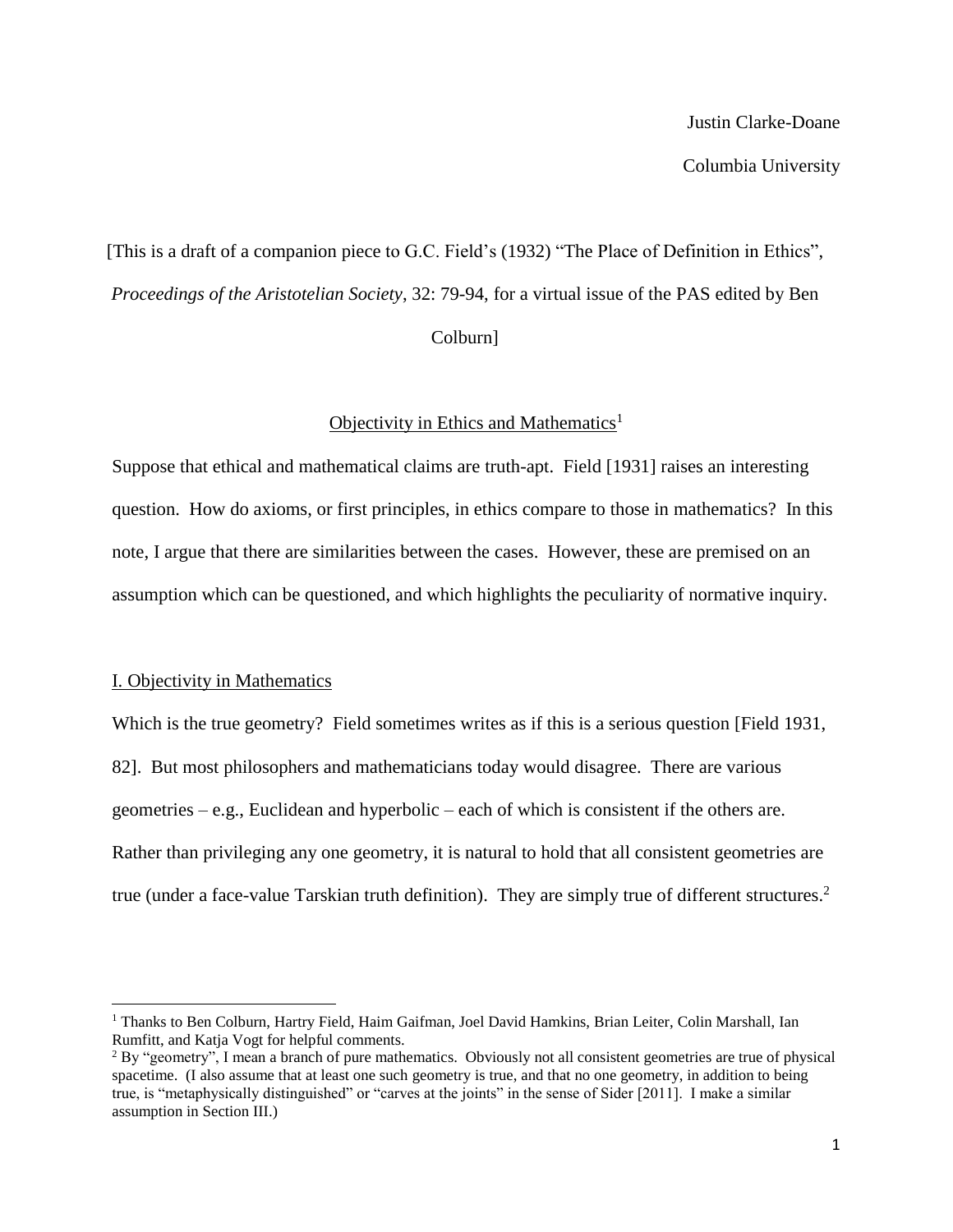By contrast, it is commonly supposed that a "foundational" theory, such as some formulation of set theory, can be false without being inconsistent.  $ZF +$  the Axiom of Choice (AC) and  $ZF +$ the negation of AC are not generally thought to both be true – like geometry with the Parallel Postulate and geometry with its negation. But they are no less consistent if ZF is consistent. There is supposed to be an "objective" fact as to whether every set has a choice function.

# II. Ethics and Set Theory

 $\overline{\phantom{a}}$ 

It is a familiar point that in in both ethics and mathematics we seem to "have no observable facts…to which we can turn, as the [empirical scientist] does, for the real subject of our investigation [Field 1931, 85]." But if set theory is "objective", in the sense in which geometry is not, then the analogy between ethics and set theory, in particular, can be carried further.

First, if set theory is objective, then there is a gap between consistency and truth in set theory, just as there is supposed to be a gap between (logical) consistency and truth in ethics. The overwhelming majority of consistent set theories are false, just as the overwhelming majority of consistent ethical theories are false.

Second, if set theory is objective, then set-theoretic axioms seem to be scarcely more "selfevident" than ethical "axioms".<sup>3</sup> Consider the Axiom of Infinity. This says that there is an infinite (inductive) set. *Given that consistency does not suffice for truth* in set theory any more than it does in ethics, how could this be self-evident? Even if it is "metaphysically" necessary that there is an infinite set, it certainly seems *intelligible* that there is not. As Mayberry writes,

<sup>3</sup> Of course, an ethical particularist may regard the search for ethical "axioms" as misguided. But for the purposes of this article, I assume, with Field [1931], that it is not.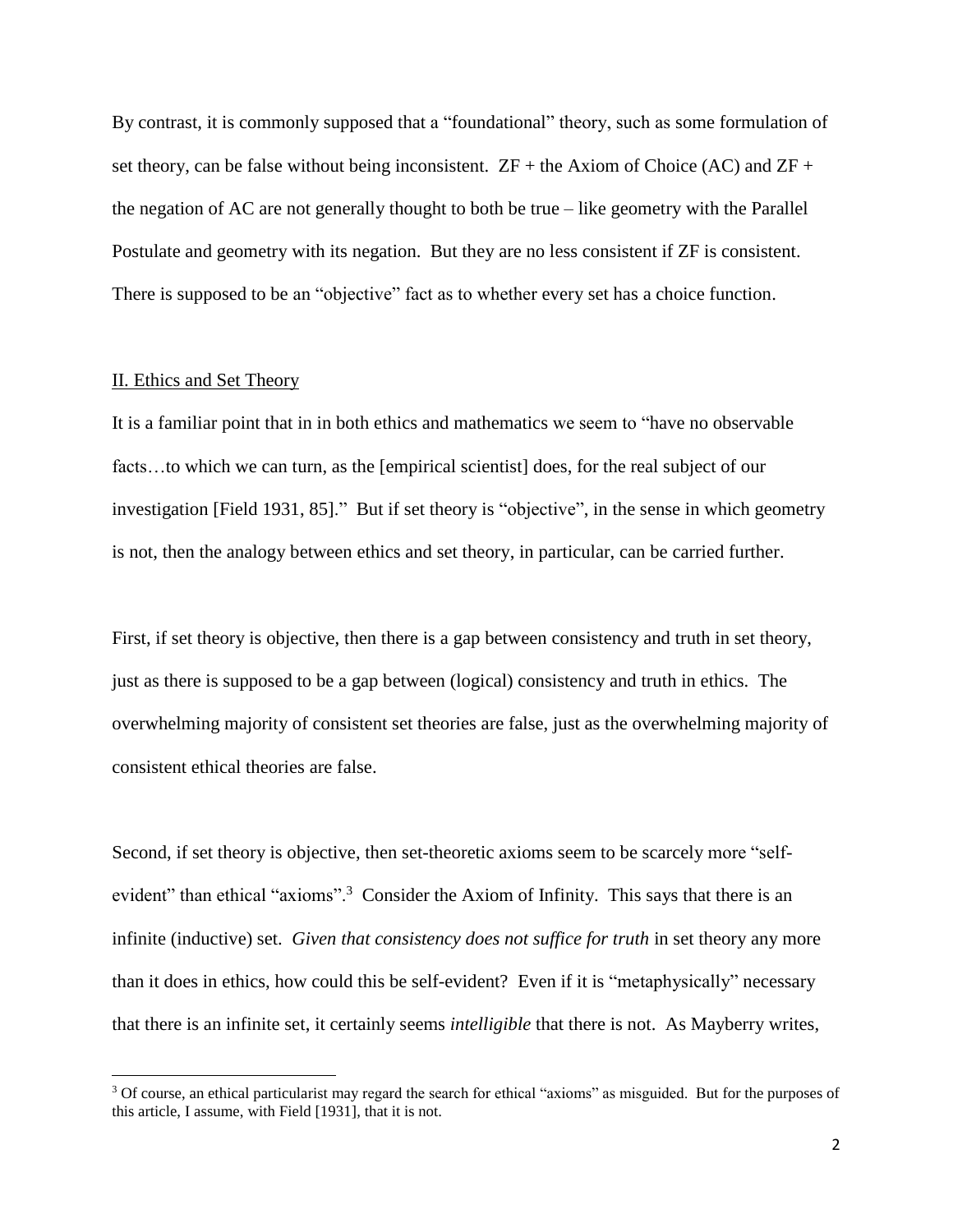The set-theoretical axioms that sustain modern mathematics are self-evident in differing degrees. One of them – indeed, the most important of them, namely Cantor's axiom, the so-called axiom of infinity – has scarcely any claim to self-evidence at all  $[2000, 10]$ .<sup>4</sup>

Finally, given that consistency does not suffice for truth, and that few axioms of interest are selfevident, the proper method of inquiry in set theory seems to resemble the proper method of inquiry in ethics – "reflective equilibrium" [Rawls 1971]. We identify plausible propositions, and seek general principles – axioms – which systematize them. The latter may pressure us to reject some of the propositions with which we began as we seek harmony between the two. Of course, this process requires determining what follows from what. It is unsurprising that ethics and set theory might proceed via proof *in some sense*. However, if both areas are objective, then we are not just trying to determine what follows from various axioms. We are also trying to determine what axioms are true  $-$  i.e., "the facts that we must suppose... in order to account for the way in which we think about matters [Field 1931, 83]". As Whitehead and Russell write,

The reason for accepting an axiom, as for accepting any other proposition, is always largely inductive, namely that many propositions which are nearly indubitable can be deduced from it, and that no equally plausible way is known by which these propositions

 $\overline{\phantom{a}}$ 

<sup>4</sup> See also Boolos [1998, 130]. A related point is that set-theoretic reductions may be vulnerable to Moore's Open Question Argument, at least if its premise is that "we can never be quite sure of the correctness of any definition that we offer [Field 1931, 93]." Consider the various set-theoretic reductions of the natural numbers, such as Zermelo's or von Neumann's. Benacerraf [1965] noted that more than one is formally adequate, and that there is no obvious reason to privilege any one formally adequate reduction over all others. He took himself to have thereby showed that the numbers were irreducible. But whereas Moore [2004] concluded that since moral properties are irreducible, they must be *sui generis*, Benacerraf [1965] concluded that since the numbers are irreducible, they must not exist at all [Clarke-Doane 2008, 246, fn. 5]. Of course, an objectivist about set theory can be an anti-objectivist about questions on which alternative reductions of the numbers differ.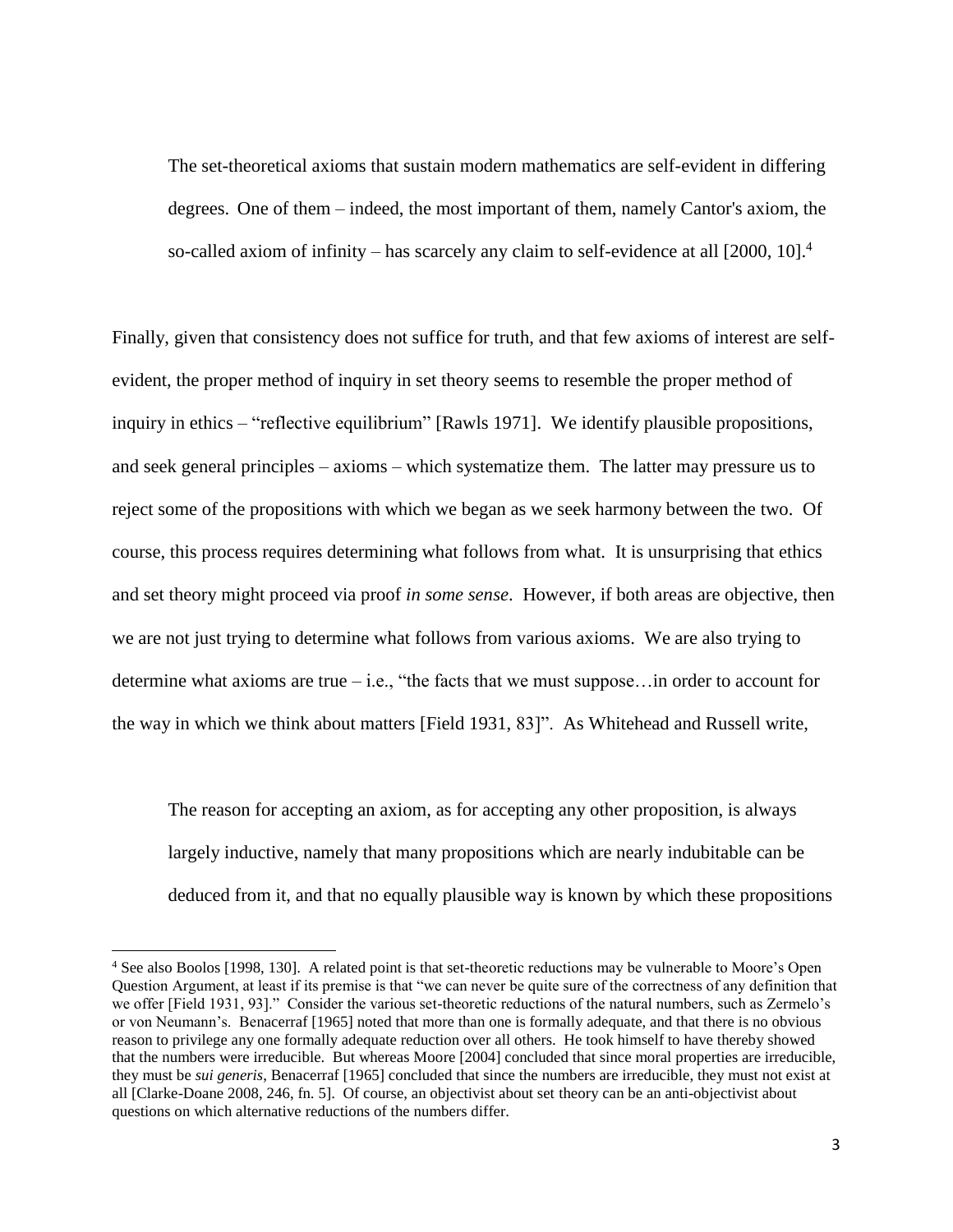could be true if the axiom were false, and nothing which is probably false can be deduced from it [1997, 59].

#### III. Objectivity in Set Theory

I have argued that if set theory is objective, then there are similarities between ethical "axioms" and set theoretic axioms beyond the familiar one that both seem to be non-empirically justified. But contrary to the assumption of Section I, set theory, and foundational mathematical theories generally, may not be objective. They may be relevantly like geometry. As Hamkins writes,

[G]eometers have a deep understanding of the alternative geometries, which are regarded as fully real...The situation with set theory is the same….[S]et theory is saturated with [alternative universes]….[S]et theorists [make] the same step…that geometers…made long ago, namely, to accept the alternative worlds as fully real [Hamkins 2012, 426].<sup>5</sup>

How should we understand this view? It is uncontroversial that every consistent set of axioms – set-theoretic or otherwise – has a model. That is the Completeness Theorem, which is itself a theorem of standard set theory. But in claiming that  $ZF + AC$  and  $ZF + \sim AC$  are both true, the anti-objectivist is presumably advocating more than the Completeness Theorem.<sup>6</sup> The view is not that every consistent formulation of set theory has a model built out of some background set theory, but that it has an *intended* model – i.e., that every consistent such formulation is satisfied under a face-value Tarskian satisfaction relation [Field 1998, 333]. The intuition is that, just as

 $\overline{\phantom{a}}$ 

<sup>5</sup> See also Balaguer [1998].

<sup>6</sup> Though Burgess seems to interpret Balaguer as merely advocating the Completeness Theorem in his [2001], p. 80.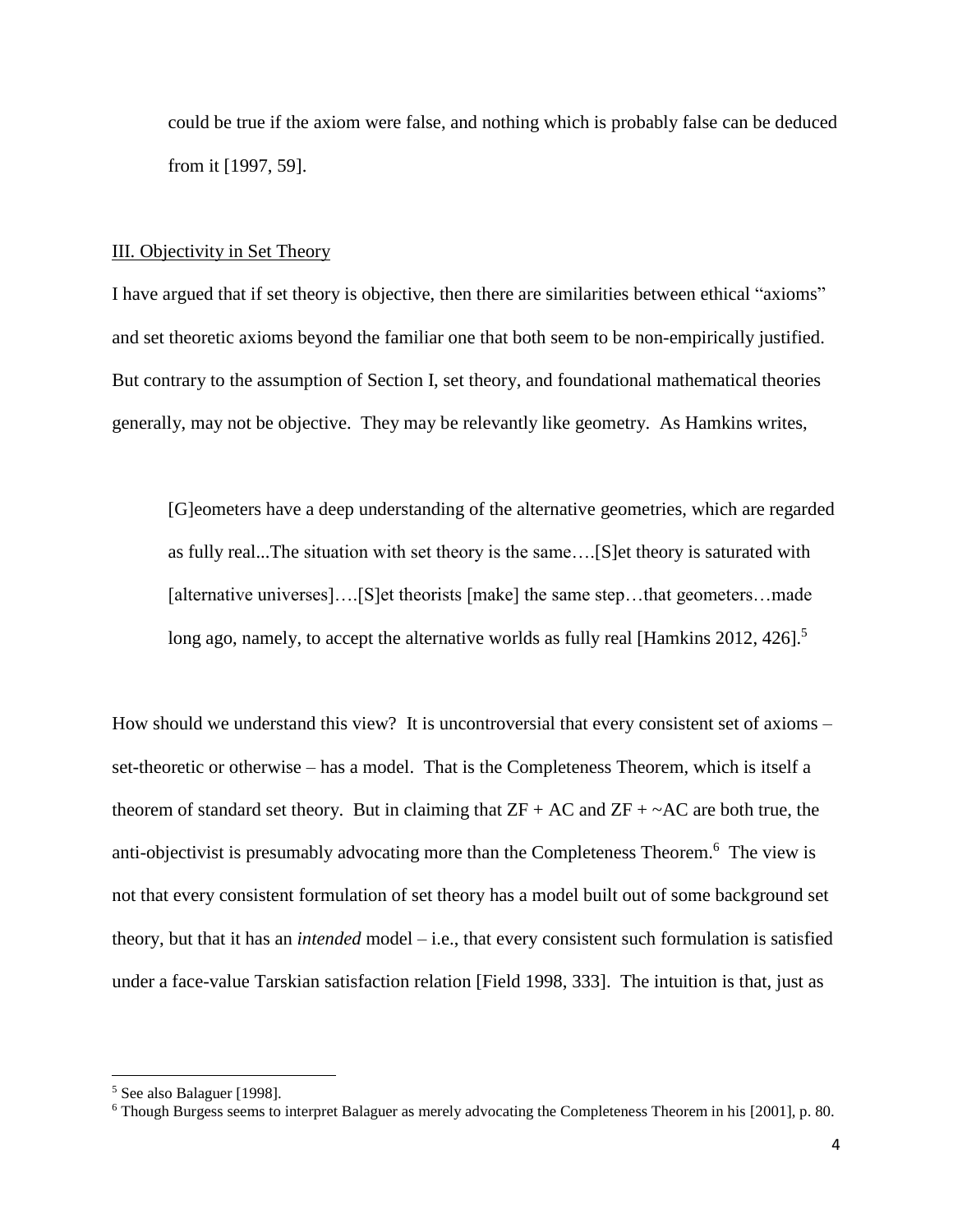no one concept of point or line should be metaphysically privileged, no one concept of set should be. (Of course, some such concepts may be more interesting, fruitful, and intuitive than others.)

#### IV. Ethics and Set Theory Again

l

If such a view of set theory is correct, then the analogies of Section II break down. First, if set theory is not objective, then no matter what set-theoretic beliefs we had had, so long as they were consistent, they would have been true. If one could argue that we could not have easily had inconsistent set-theoretic beliefs, and that the set-theoretic truths could not have easily been different, then one could argue that our set-theoretic beliefs are *safe* – i.e., that we could not have easily had false ones [Clarke-Doane Forthcoming].<sup>7</sup> However, in light of apparently pervasive (non-logical) ethical disagreement, it is hard to see how to argue that our ethical beliefs are safe.

Second, given knowledge of set-theoretic anti-objectivism, the truth of set-theoretic axioms may be more self-evident than the truth of ethical "axioms", because the consistency of set-theoretic axioms may be more self-evident than the truth (as opposed to consistency) of ethical axioms. If anti-objectivism is true of set theory (but not of ethics), then the fact that it is "impossible in ethics to start, as [set theory] does, with [axioms] which will be generally and immediately accepted" is less *prima facie* puzzling than it might otherwise be [Field 1931, 84].

<sup>7</sup> This presupposes the radical formulation of anti-objectivism above. One could instead advocate a less radical formulation of the view according to which, while both of ZF+AC and ZF+~AC are true, only one of, e.g., ZF+Con(ZF) and ZF+~Con(ZF) is (despite both being consistent if ZF is). More conservative formulations of the anti-objectivism are also possible (Gaifman [2012], Sec. 2.4), as are more radical formulations (Priest [2013]). For the purposes of arguing that our set-theoretic beliefs are safe, it seems sufficient to argue for a conservative formulation of anti-objectivism (since, presumably, we could not have easily believed the likes of ZF+~Con(ZF)).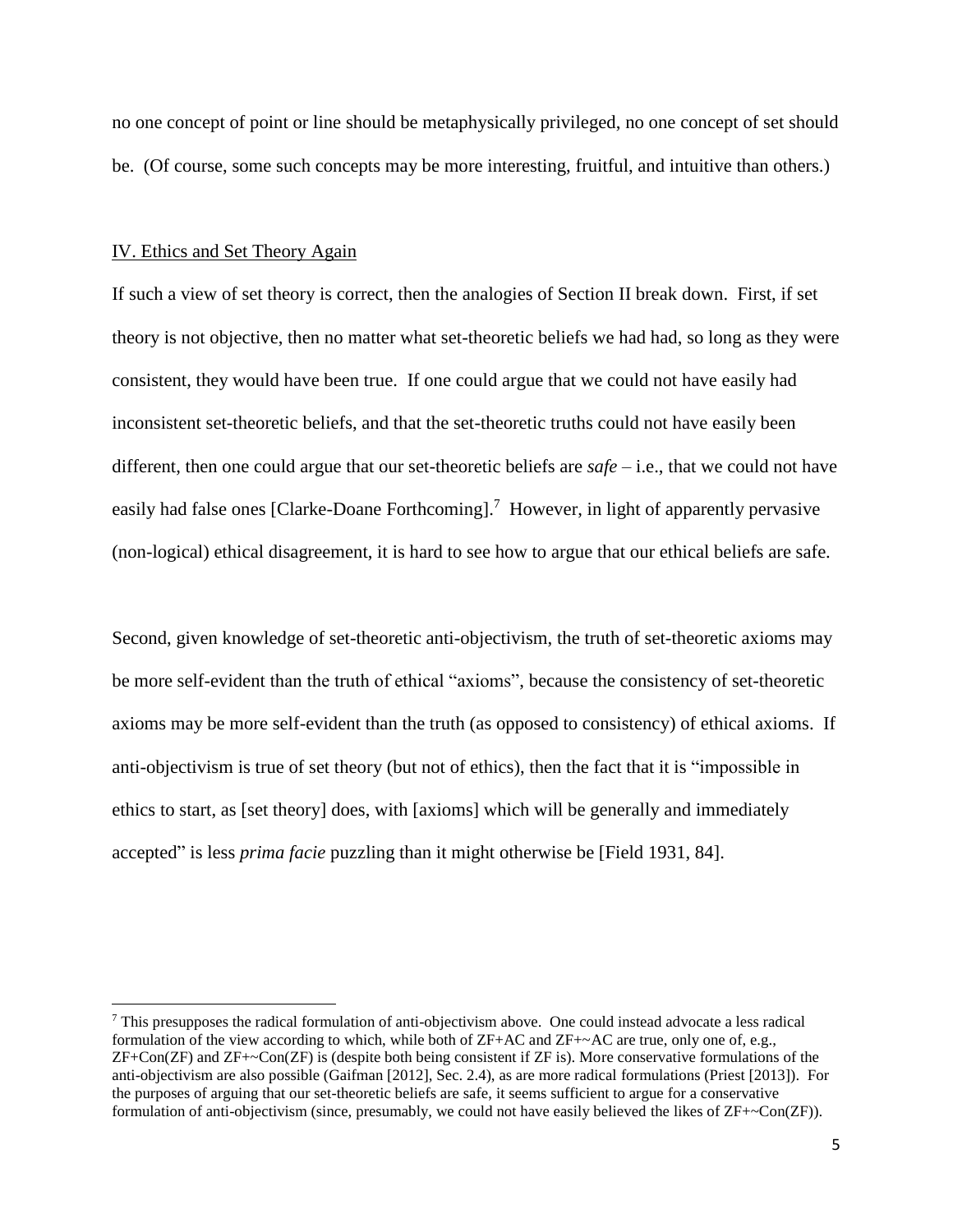Finally, assuming that consistency suffices for truth in set theory, the proper method of inquiry in set theory does not seem to resemble the proper method of inquiry in ethics. The question of whether AC is true is like that of whether the Parallel Postulate is true. Given a determinate use of "is a member of", the question has an answer – and, for all that has been said, it may depend entirely on the way the mind-and-language independent sets are. But in learning it we are really just learning whether we are talking about this universe of sets or that, rather than learning what universes of sets there are.<sup>8</sup> If set-theoretic anti-objectivism is true, then we *already know* that ZF+AC is true of some universe of sets (assuming that we already know that ZF+AC is consistent). The interesting question is what follows from it and other consistent sets of axioms. In this sense, the proper method of inquiry in set theory may approximate the "Euclidean ideal."

By contrast, since there is supposed to be a speculative distance between (logical) consistency and truth in ethics, it is a considerable challenge to find ethical "axioms" whose truth is remotely uniquely determined by the data points with which the process of reflective equilibrium begins.

### V. Truth and Normativity

l

If set theory is not objective, then set theory is *in a sense* trivialized. If logic is objective, then the question of what follows from set-theoretic axioms remains genuine.<sup>9</sup> But no peculiarly settheoretic questions seem to remain genuine. One can ask which set theory regiments *our* concept

<sup>8</sup> Strictly speaking, we are learning whether we are talking about this universe of set-like-things or that. Given a determine use of "is a member of", nothing failing to satisfy the axioms true of the corresponding relation will count as a set.

<sup>9</sup> How to spell out the claim that logic is objective is not straightforward. (Obviously, we cannot say that logic is objective if not every consistent set of logical axioms is true, since the claim that a set of sentences is consistent is itself relative to a logic.) For relevant discussion, see Beall and Restall [2005] and Field [2009].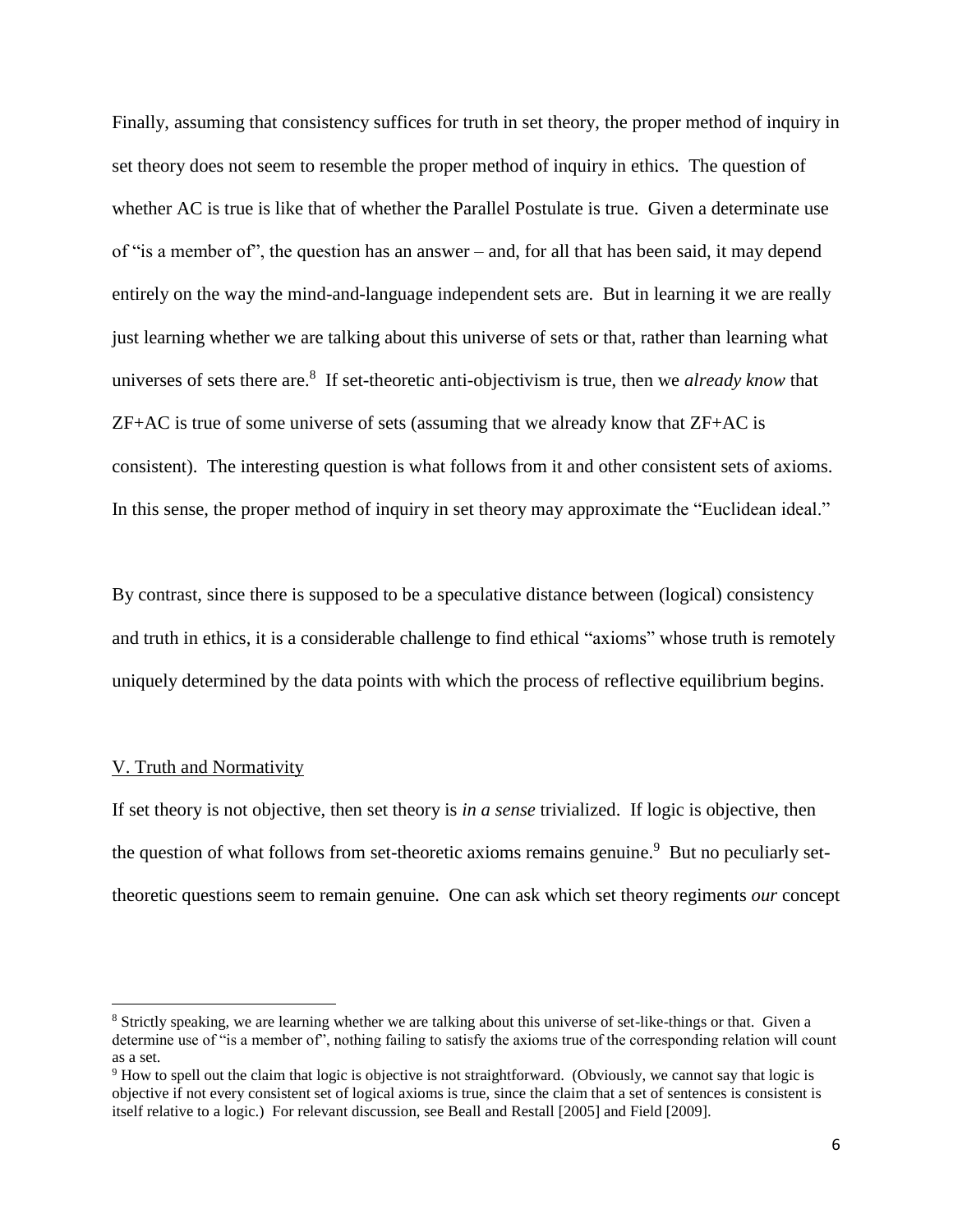of set, or satisfies some theoretical or aesthetic desiderata. But given set-theoretic antiobjectivism, there is no question of which "consistent" such concept is satisfied. All are.

Could ethics be trivialized similarly? Imagine that a philosopher convinces us that, contrary to all appearances, ethics too is like geometry – that every consistent ethical theory is true, albeit true of different entities. In addition to goodness, obligation, and so on, there is shgoodness, shobligation, and so on. Indeed, for every logically consistent ethical theory, there are corresponding properties, and all of them are instantiated "side by side".<sup>10</sup> Knowing that there are logically (even if not Kantian) consistent formulations of both deontological and consequentialist ethical theories, we conclude that each is true (albeit of different entities). Is our deliberation as to whether we ought to lie when utility would be maximized thereby shortcircuited (and likewise for every question on which logically consistent ethical theories diverge)?

It is hard to see how it could be. A general – even if not universal – rule is that if we conclude that we ought to X, then we cannot continue to regard the view that we ought to not-X as on a par. But given that that view *is* on a par with respect to truth, learning that "we ought to X" is true seems insufficient to resolve our deliberation. While knowledge that any consistent set theory is true, and knowledge that ZF+AC and ZF+~AC are both consistent, frees us of the question of whether AC, something similar would not seem to hold in the ethical – and, more generally, normative – case. The fact-value gap appears to be even wider than Hume and Moore suggested. Even knowledge of the *normative* facts may fail to resolve a normative deliberation.

 $\overline{\phantom{a}}$ 

<sup>&</sup>lt;sup>10</sup> Field uses this locution to describe Balaguer's view of sets in his [1998].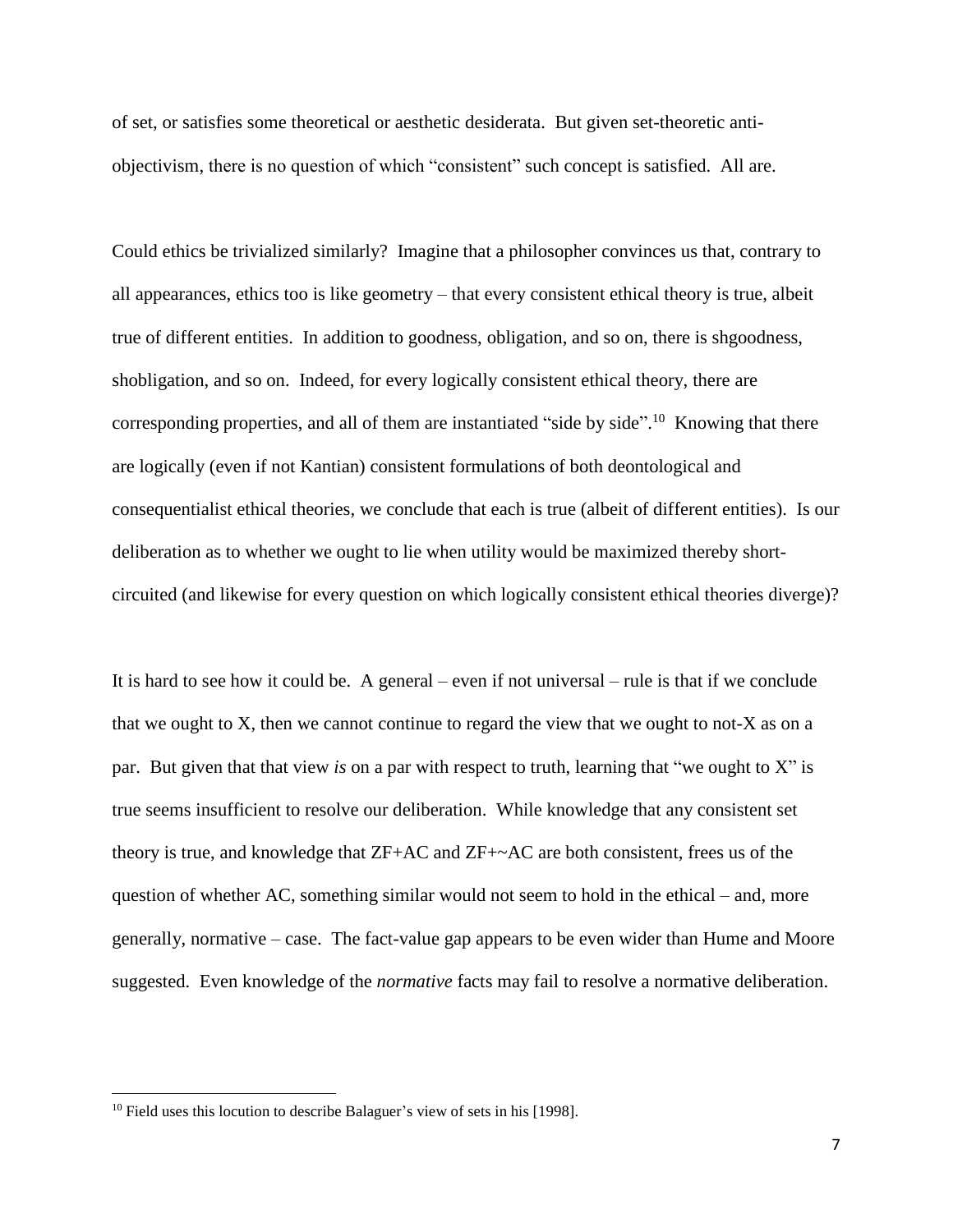### Bibliography

Balaguer, Mark. [1998] *Platonism and Anti-Platonism in Mathematics.* New York: Oxford University Press.

Beall, JC and Greg Restall. [2005] *Logical Pluralism*. Oxford: Oxford University Press. Benacerraf, Paul. [1965] "What Numbers Could Not Be." *Philosophical Review.* Vol. 74. 47— 73.

Boolos, George. [1998] "Must We Believe in Set Theory?" in *Logic, Logic, and Logic*. Cambridge: Harvard University Press.

Burgess, John. [2001] "Review of Platonism and Anti-Platonism in Mathematics." *Philosophical Review*." Vol. 110. 79—82.

Clarke-Doane, Justin. [2008] "Multiple Reductions Revisited." *Philosophia Mathematica.* Vol. 16. 244-255

-----. [Forthcoming] "What is the Benacerraf Problem?" in Fabrice Pataut (ed.), *New Perspectives on the Philosophy of Paul Benacerraf: Truth, Objects, Infinity*. Springer.

Field, G.C. [1931] "The Place of Definition in Ethics." *Proceedings of the Aristotelian Society*. Vol. 32. 79 – 94.

Field, Hartry. [1998] "Which Mathematical Undecidables Have Determinate Truth-Values?" in Dales, H. Garth and Gianluigi Oliveri (ed.), *Truth in Mathematics*. Oxford: Oxford University Press. 291–310.

-----. [2009] "Pluralism in Logic." *Review of Symbolic Logic*. Vol. 2. 342–359.

Gaifman, Haim. [2012] "On Ontology and Realism in Mathematics." *Review of Symbolic Logic.*  Vol. 5. 480—512.